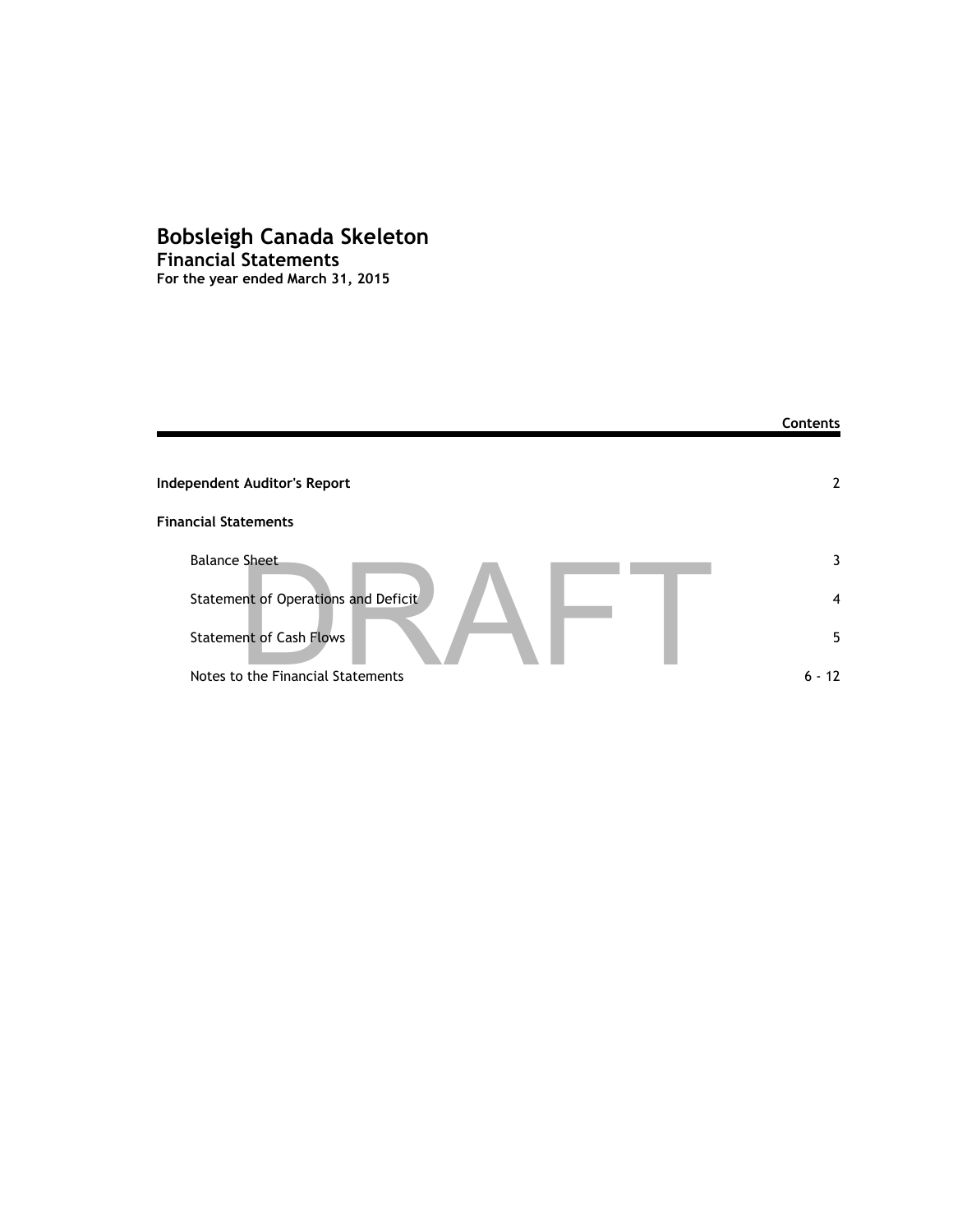## **Independent Auditor's Report**

#### **To the Board of Directors of Bobsleigh Canada Skeleton**

We have audited the accompanying financial statements of Bobsleigh Canada Skeleton, which comprise the balance sheet as at March 31, 2015, and the statements of operations and deficit and cash flows for the year then ended, and a summary of significant accounting policies and other explanatory information.

### *Management's Responsibility for the Financial Statements*

Management is responsible for the preparation and fair presentation of these financial statements in accordance with Canadian accounting standards for private enterprises, and for such internal control as management determines is necessary to enable the preparation of financial statements that are free from material misstatement, whether due to fraud or error.

#### *Auditor's Responsibility*

Our responsibility is to express an opinion on these financial statements based on our audit. We conducted our audit in accordance with Canadian generally accepted auditing standards. Those standards require that we comply with ethical requirements and plan and perform the audit to obtain reasonable assurance about whether the financial statements are free from material misstatement.

An audit involves performing procedures to obtain audit evidence about the amounts and disclosures in the financial statements. The procedures selected depend on the auditor's judgment, including the assessment of the risks of material misstatement of the financial statements, whether due to fraud or error. In making those risk assessments, the auditor considers internal control relevant to the Company's preparation and fair presentation of the financial statements in order to design audit procedures that are appropriate in the circumstances, but not for the purpose of expressing an opinion on the effectiveness of the Company's internal control. An audit also includes evaluating the appropriateness of accounting policies used and the reasonableness of accounting estimates made by management, as well as evaluating the overall presentation of the financial statements. ethical requirements and plan and perform the audit to obtain reasonable<br>ncial statements are free from material misstatement.<br>is performing procedures to obtain audit evidence about the amounts and d<br>ents. The procedures

We believe that the audit evidence we have obtained is sufficient and appropriate to provide a basis for our audit opinion.

#### *Opinion*

In our opinion, the financial statements present fairly, in all material respects, the financial position of Bobsleigh Canada Skeleton as at March 31, 2015, and the results of its operations and its cash flows for the year then ended in accordance with Canadian accounting standards for private enterprises.

Chartered Accountants

Calgary, Alberta September 9, 2015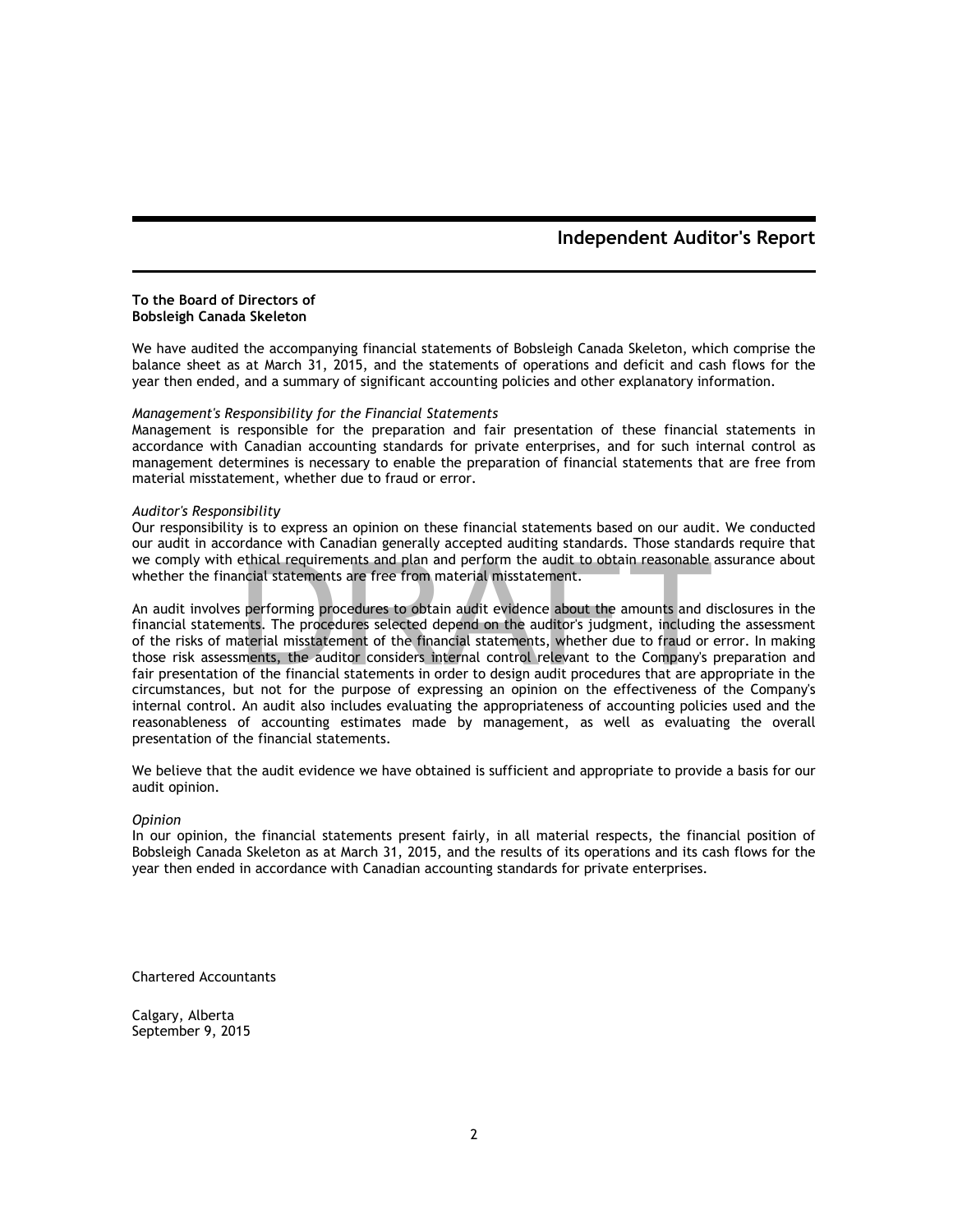# **Bobsleigh Canada Skeleton Balance Sheet**

| March 31                                                                                                       |    | 2015                         |     | 2014<br>(As restated)<br>Note 7 |
|----------------------------------------------------------------------------------------------------------------|----|------------------------------|-----|---------------------------------|
| <b>Assets</b>                                                                                                  |    |                              |     |                                 |
| Current<br>Restricted cash (Note 1)<br>Accounts receivable (Notes 2 and 8)<br>Prepaid expenses                 | \$ | 75<br>448,848<br>6,695       | \$  | 4,999<br>616,593<br>11,081      |
|                                                                                                                |    | 455,618                      |     | 632,673                         |
| Property and equipment (Note 4)                                                                                |    | 383,605                      |     | 474,644                         |
|                                                                                                                | S. | 839,223                      | \$. | 1,107,317                       |
| <b>Liabilities and Net Assets</b>                                                                              |    |                              |     |                                 |
| Current<br>Bank indebtedness (Note 5)<br>Accounts payable and accrued liabilities (Note 8)<br>Deferred revenue | \$ | 269,170<br>804,631<br>31,500 | S.  | 335,621<br>1,069,646            |
|                                                                                                                |    | 1,105,301                    |     | 1,405,267                       |
| Unrestricted net deficiency                                                                                    | S. | (266, 078)<br>839,223        |     | (297, 950)<br>\$1,107,317       |

Approved on behalf of the Board:

**here** is a set of the set of the set of the set of the set of the set of the set of the set of the set of the set of the set of the set of the set of the set of the set of the set of the set of the set of the set of the s

, Director

The accompanying notes are an integral part of these financial statements.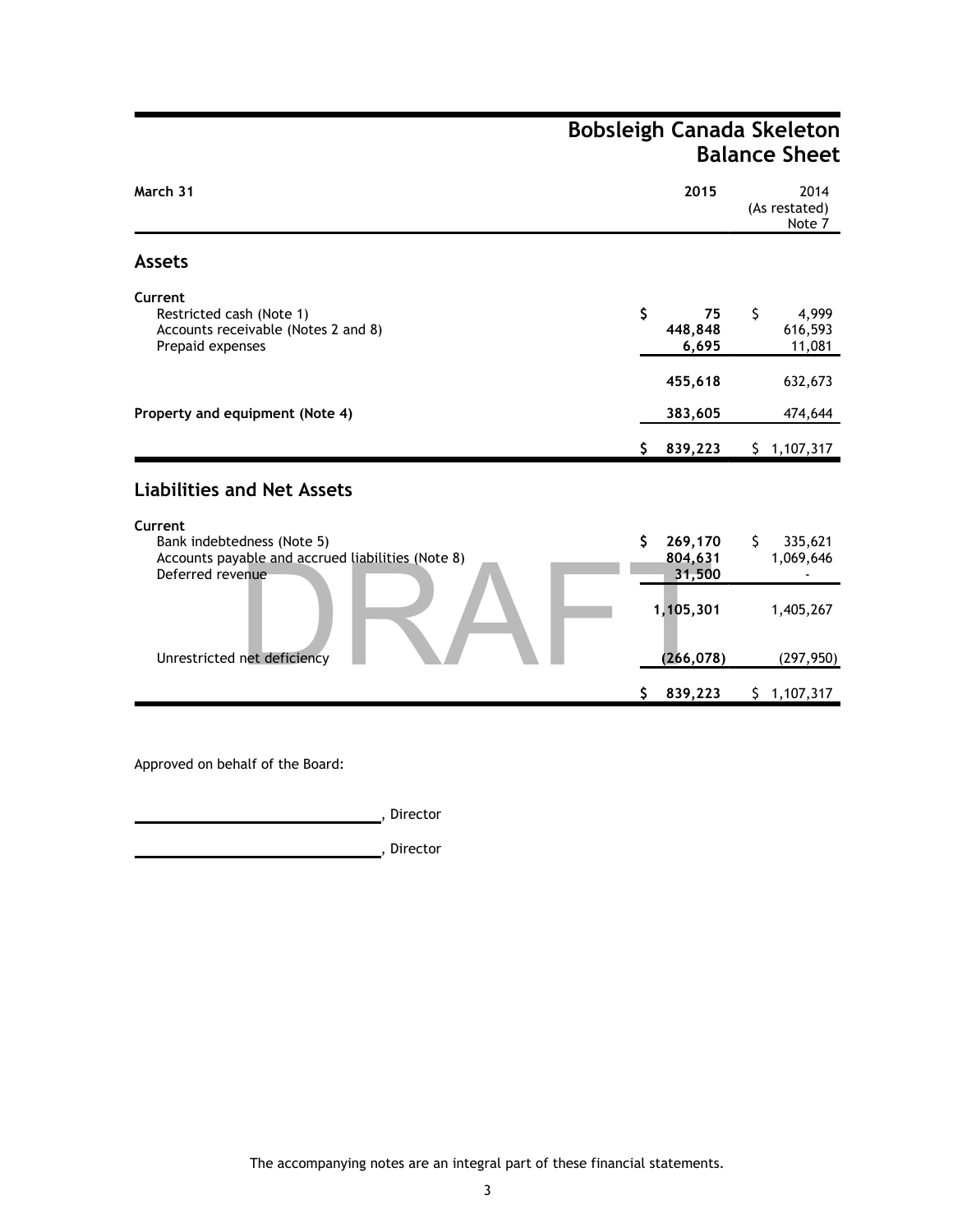| For the year ended March 31                                                                                                                                                                                                                                                                                                                                                                                                                                                       | 2015                                                                                                                                                                        | 2014<br>(As restated)<br>Note 7                                                                                                                                                                         |
|-----------------------------------------------------------------------------------------------------------------------------------------------------------------------------------------------------------------------------------------------------------------------------------------------------------------------------------------------------------------------------------------------------------------------------------------------------------------------------------|-----------------------------------------------------------------------------------------------------------------------------------------------------------------------------|---------------------------------------------------------------------------------------------------------------------------------------------------------------------------------------------------------|
| Revenue<br>Own the Podium<br>Sport Canada<br>Events<br>Sponsorship<br>Other income<br><b>Donations</b>                                                                                                                                                                                                                                                                                                                                                                            | \$1,117,155<br>964,172<br>352,945<br>313,000<br>296,972<br>1,154<br>3,045,398                                                                                               | \$2,067,622<br>1,196,176<br>350,493<br>477,380<br>245,568<br>19,866<br>4,357,105                                                                                                                        |
| <b>Expenses</b><br>National team - bobsleigh<br>Salaries and wages<br>Other operating expenses<br>Events<br>Amortization<br>Repairs and maintenance<br>Administration<br>National team - skeleton<br>National development team - bobsleigh<br>Athlete expenses<br>Advertising and promotion<br>National development team - skeleton.<br>Interest on bank indebtedness<br>Recruitment<br>Performance services<br>Interest on capital lease<br><b>Bad debts</b><br>Foreign exchange | 843,986<br>757,344<br>351,491<br>221,927<br>188,866<br>175,770<br>141,568<br>132,043<br>74,150<br>63,268<br>41,261<br>8,994<br>8,160<br>6,702<br>53<br>(2,057)<br>3,013,526 | 1,092,733<br>1,062,539<br>477,817<br>220,925<br>234,623<br>375,789<br>88,941<br>462,525<br>7,233<br>127,561<br>46,349<br>23,661<br>11,066<br>3,235<br>4,675<br>18,600<br>7,644<br>(6, 353)<br>4,259,563 |
| Excess of revenues over expenses                                                                                                                                                                                                                                                                                                                                                                                                                                                  | 31,872                                                                                                                                                                      | 97,542                                                                                                                                                                                                  |
| Net deficiency, beginning of year                                                                                                                                                                                                                                                                                                                                                                                                                                                 | (297, 950)                                                                                                                                                                  | (395, 492)                                                                                                                                                                                              |
| Deficiency, end of year                                                                                                                                                                                                                                                                                                                                                                                                                                                           | \$(266,078)                                                                                                                                                                 | \$<br>(297, 950)                                                                                                                                                                                        |

# **Bobsleigh Canada Skeleton Statement of Operations and Changes in Net Assets (Deficiency)**

The accompanying notes are an integral part of these financial statements.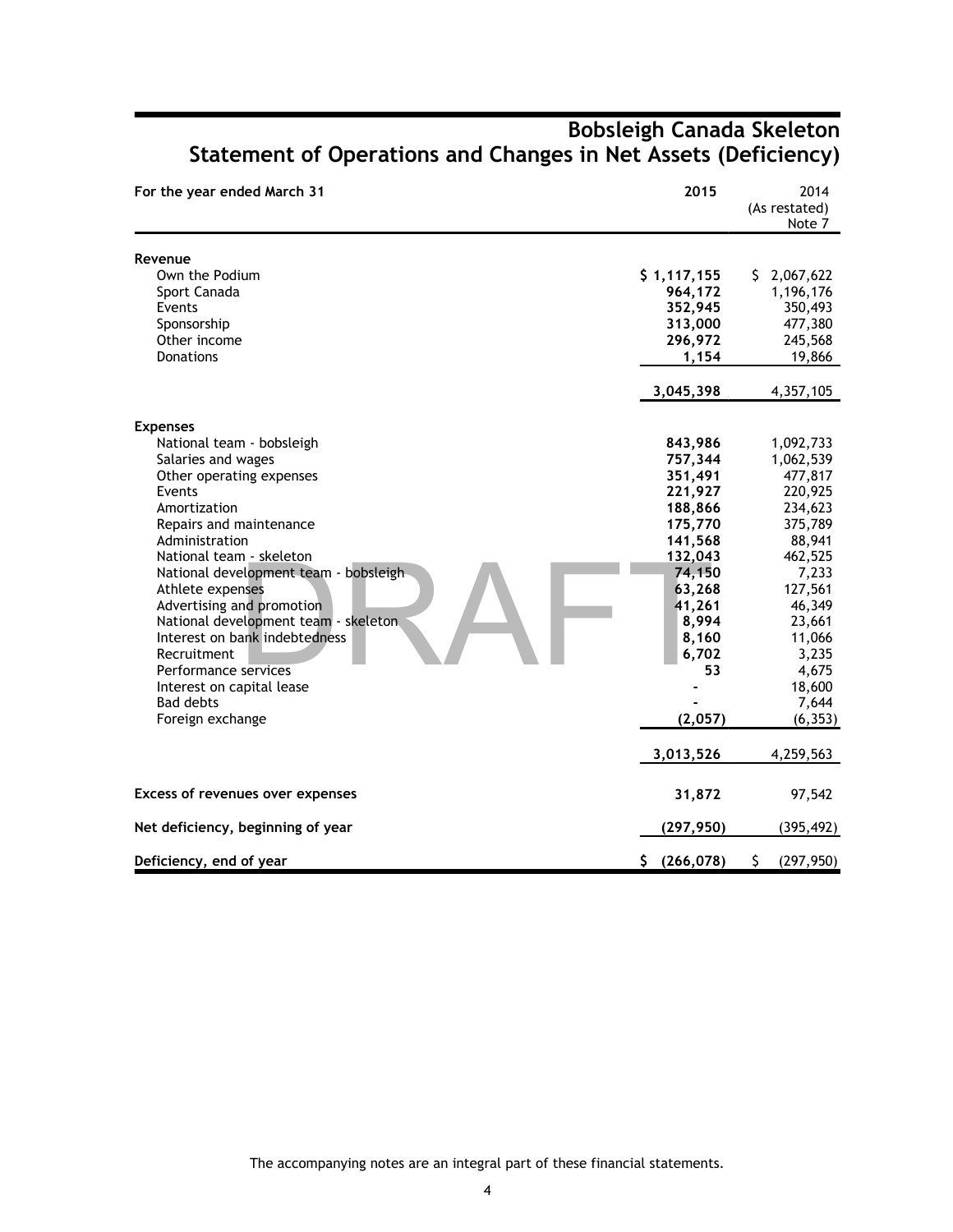# **Bobsleigh Canada Skeleton Statement of Cash Flows**

| For the year ended March 31                                  | 2015                |    | 2014<br>(As restated)<br>Note 7 |
|--------------------------------------------------------------|---------------------|----|---------------------------------|
| Cash flows from operating activities                         |                     |    |                                 |
| Excess of revenues over expenses                             | \$<br>31,872        | \$ | 97,542                          |
| Item not affecting cash<br>Amortization                      | 188,866             |    | 234,623                         |
|                                                              | 220,738             |    | 332,165                         |
| Change in non-cash working capital items                     |                     |    |                                 |
| Accounts receivable                                          | 167,745             |    | (309, 570)                      |
| Prepaid expenses<br>Accounts payable and accrued liabilities | 4,386<br>(265, 015) |    | 20,619<br>167,836               |
| Deferred revenue                                             | 31,500              |    | (23,080)                        |
|                                                              |                     |    |                                 |
|                                                              | 159,354             |    | 187,970                         |
| Cash flows from investing activities                         |                     |    |                                 |
| Purchase of property and equipment                           | (97, 827)           |    | (140, 987)                      |
| Decrease in restricted cash                                  | 4,924               |    | 6,965                           |
|                                                              | (92,903)            |    | (134, 022)                      |
| Cash flows from financing activities                         |                     |    |                                 |
| Payment of capital lease                                     |                     |    | (120, 587)                      |
| Increase(decrease) in bank indebtedness                      | (66, 451)           |    | 66,639                          |
|                                                              |                     |    |                                 |
|                                                              | (66, 451)           |    | (53, 948)                       |
| Change in cash                                               |                     |    |                                 |
| Cash, beginning of year                                      |                     |    |                                 |
| Cash, end of year                                            |                     | S  |                                 |

Non-cash transaction (Note 3)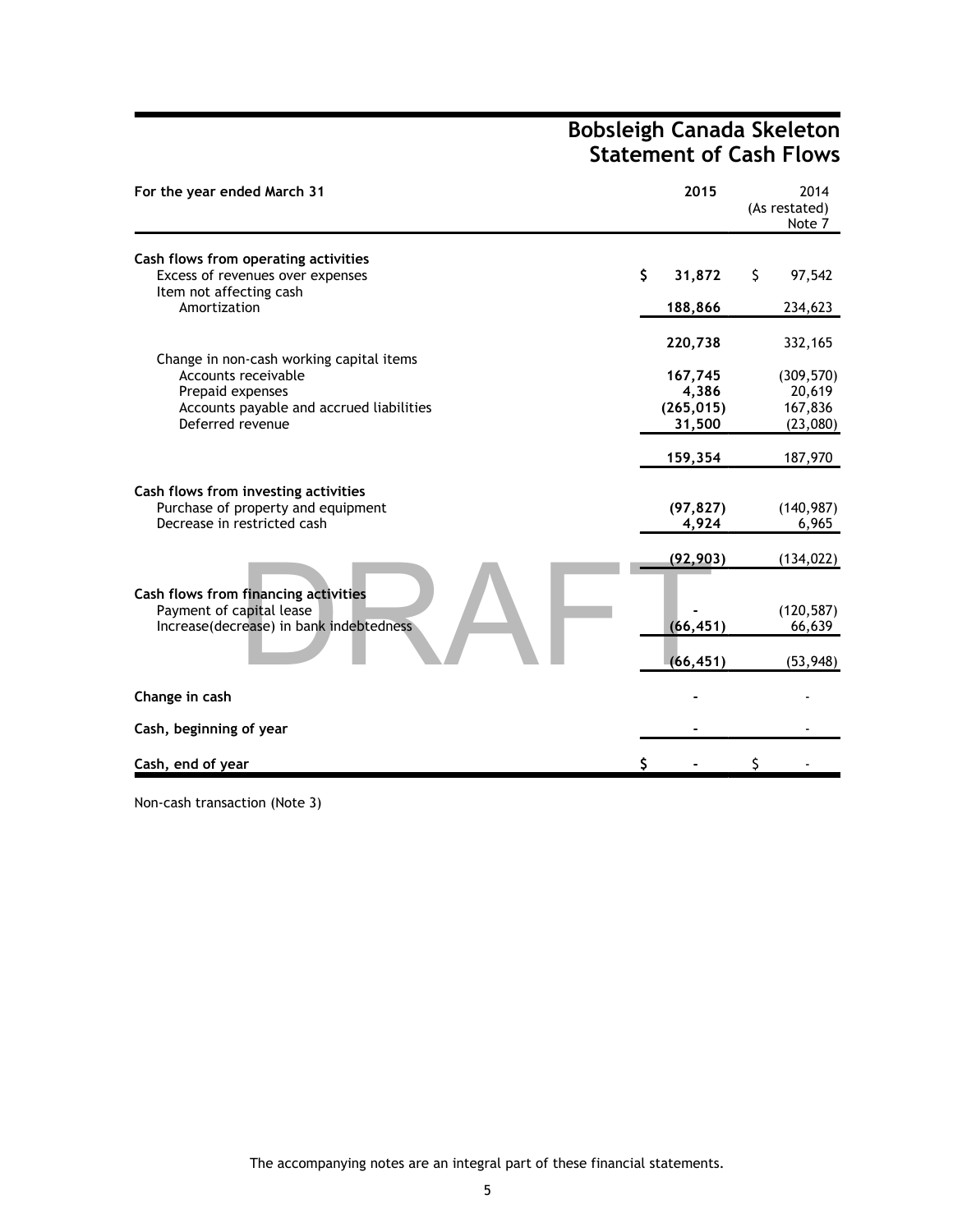### **March 31, 2015**

#### **1. Summary of significant accounting policies**

The Company applies the Canadian accounting standards for not-for-profit enterprises.

**Nature of operations** Bobsleigh Canada Skeleton (the "Organization") was incorporated on March 22, 1990 under the Canada Corporations Act as a non-profit organization and commenced operations effective April 1, 1990. The Organization's purpose is to develop and administer the sport of bobsleigh and skeleton in Canada in order to ensure opportunities for participation at domestic levels and to foster international excellence. It receives funding from Sport Canada, the Canadian Olympic Committee, WinSport Canada and other sources.

> Bobsleigh Luge Skeleton Canada, formerly Bobsleigh and Luge Canada, is an organization that acts to coordinate the activities of Bobsleigh Canada Skeleton and the Canadian Luge Association. Bobsleigh Luge Skeleton Canada applies for and administers all Sport Canada funding on behalf of the sports of bobsleigh and luge in Canada. Accordingly, the Organization is allocated its proportionate share of Sport Canada funding by Bobsleigh Luge Skeleton Canada.

As a non-profit organization, Bobsleigh Canada Skeleton is exempt from income taxes under Section 149(1)(l) of the Income Tax Act and is a registered charity. allocated its proportionate share of Sport<br>Bobsleigh Luge Skeleton Canada.<br>As a non-profit organization, Bobsleigh<br>exempt from income taxes under Section<br>Income Tax Act and is a registered charity.<br>The Organization has sig

The Organization has significant funding agreements with the Government of Canada to develop and administer the sport of bobsleigh and skeleton in Canada. Readers of these financial statements should be cognizant of the significance of these contracts on the operations of the Organization.

**Basis of accounting** The financial statements of the Organization have been prepared by management in accordance with Canadian accounting standards for not-for-profit organizations ("ASNPO"). These financial statements have, in management's opinion, been properly prepared within the framework of significant accounting policies described below.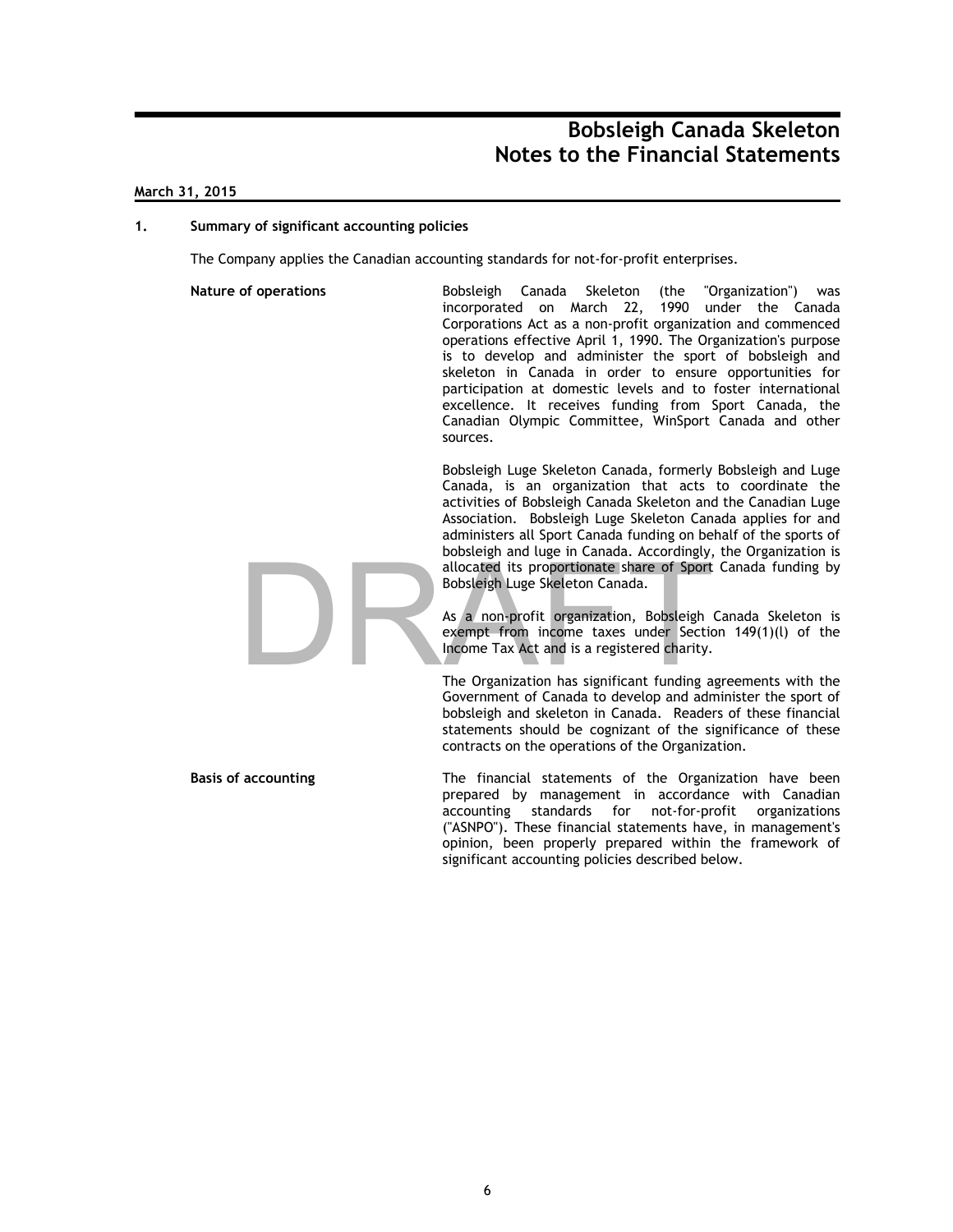### **March 31, 2015**

#### **1. Summary of significant accounting policies (continued)**



**Use of estimates** The preparation of financial statements in conformity with ASNPO requires management to make estimates and assumptions that affect the amounts reported in the financial statements and accompanying notes. Actual results could differ from those estimates. The financial statements have, in management's opinion, been properly prepared using careful judgment with reasonable limits of materiality and within the framework of the significant accounting policies. The valuation of accounts receivable is based on management's best estimate of the allowance for doubtful accounts.

> The valuation of property and equipment is based upon management's best estimate of the future benefit of the related asset and the amount recorded for amortization is based on management's best estimate of the remaining useful lives of the assets and any residual values.

> By their nature, these estimates are subject to measurement uncertainty, and the effect on the financial statements of future changes in such estimates could be material. Changes in estimates are recognized in the period of determination.

**Restricted cash Restricted cash consists of funds received as prize money for** performance excellence and fundraising activities of the individual athletes and teams of the Organization. These funds are required to be distributed to the athletes.

**Property and equipment** Property and equipment are recorded at cost and are amortized on a straight-line basis over their estimated useful lives, less salvage values, with half of the amortization taken in the year of acquisition using the following terms:

| Asset                           | Rate     |
|---------------------------------|----------|
| Bobsleighs and skeletons        | 5 years  |
| Office and electronic equipment | 5 years  |
| Tools and materials             | 10 years |

When an item of property and equipment no longer has any long-term service potential to the Organization, the excess of its net carrying amount over any residual value is recognized as an expense in the statement of operations. Write-downs are not reversed.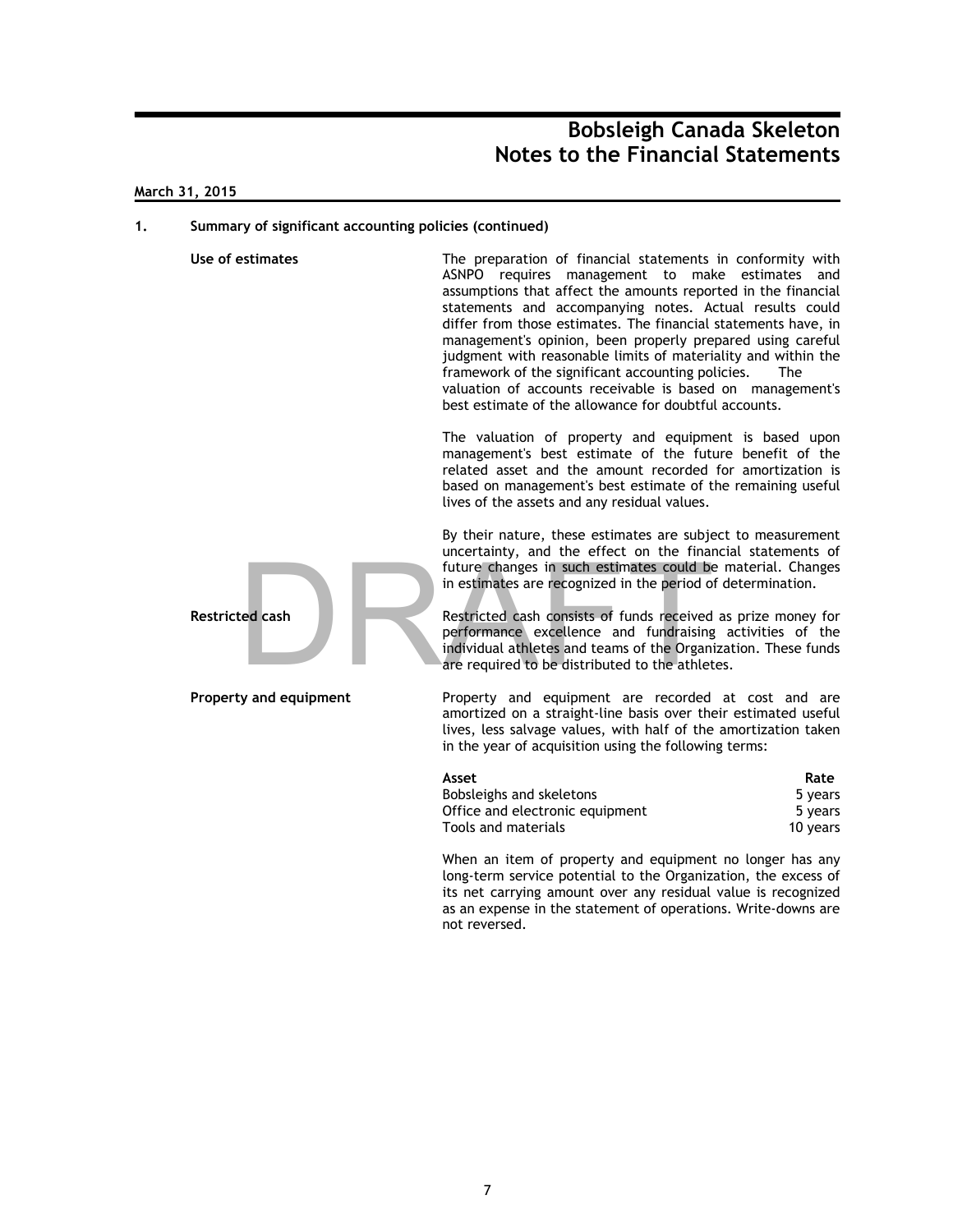### **March 31, 2015**

## **1. Summary of significant accounting policies (continued) Foreign currency translation** The Organization translates foreign currency transactions into Canadian dollars on the following basis: (i) monetary assets and liabilities - at the rate of exchange prevailing at the year end; (ii) non-monetary assets and liabilities - at the rate of exchange prevailing when the assets were acquired or the liabilities were incurred; (iii) revenue and expenses - at the rate of exchange in effect on the transaction date; (iv) gains and losses on translation of monetary assets and liabilities are included in operations. **Revenue recognition** The Organization follows the deferral method of accounting for contributions. All revenues and contributions are recognized when the amounts are known, collection is reasonably assured and the following criteria are met: Restricted contributions are recognized as revenue in the year in which the related expenses are incurred. Unrestricted contributions are recognized as revenue when received or receivable. Restricted contributions related to property and equipment are deferred and amortized on a straight-line basis over the estimated useful life of the corresponding asset. Sponsorship revenue is recognized over the period specified per individual contracts. Event revenue is recognized when the event has taken place. **Contributed materials and services** The Organization receives various contributions in the form of materials or services that it uses to carry out its objectives. Contributed materials and services are recorded only when the fair value can reasonably be estimated, and where the materials are normally purchased and would be paid for if not donated. The Organization also receives contributions for reimbursement of certain specified technical and administrative expenses incurred during the year. These contributions are offset against the corresponding expenditure. Any unexpended portion of these contributions is refundable to the contributor. **Research and development costs** The Organization incurs costs on activities that relate to research and development of composition of runners and sled materials. Research and development costs are expensed. reasonably assured and the following criter<br>
Restricted contributions are recognized as<br>
in which the related expenses are incontributions<br>
are recognized as revenue<br>
receivable.<br>
Restricted contributions related to prope<br>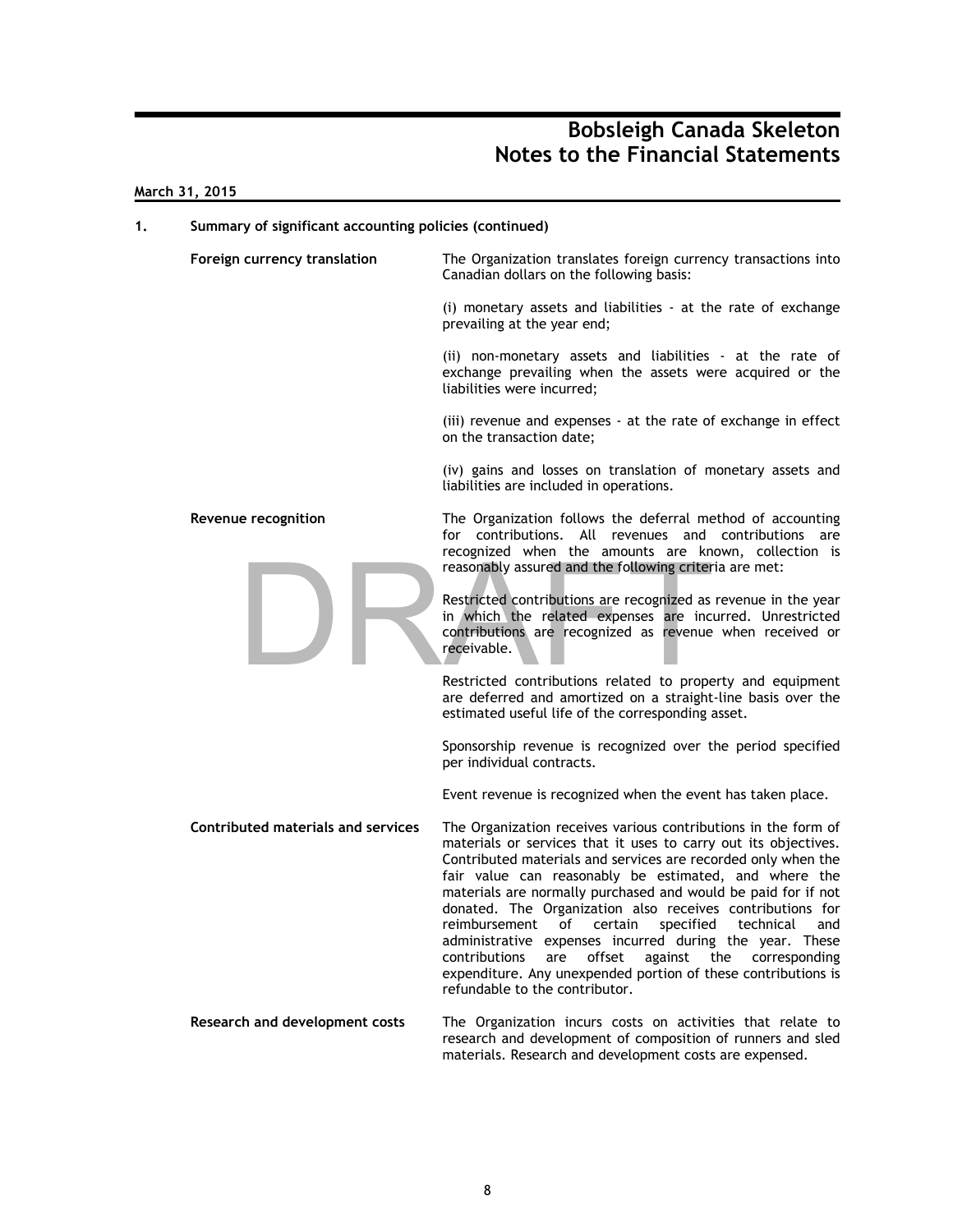### **March 31, 2015**

#### **1. Summary of significant accounting policies (continued)**

**Financial instruments** The Organization's financial instruments are initially measured at fair value. Subsequently they are measured at amortized cost, with the exception of equities which are required to be measured at fair value and any financial instruments which the Organization has designated at fair value, with changes in fair value being reported in the statement of operations.

> Financial assets are tested for impairment when changes in circumstances indicate the asset could be impaired. Transaction costs on the acquisition and sale of financial instruments are expensed for those items remeasured at fair value at each statement of financial position date and charged to the financial instrument for those measured at amortized cost.



**Leases** Leases entered into by the Organization in which substantially all of the benefits and risks of ownership are transferred to the Organization are recorded as capital leases and classified as property and equipment and obligations under capital lease. Obligations under capital lease reflect the present value of future lease payments, discounted at an appropriate interest rate, and are reduced by lease payments net of imputed interest. Assets under capital lease are amortized based on the estimated useful life of the assets.

> All other leases are classified as operating leases and leasing costs are expensed in the period in which they are incurred.

#### **2. Accounts receivable**

Accounts receivable includes \$6,146 (2014 - \$9,502), representing GST due from the government.

#### **3. Contributed Materials and Services**

Adidas provided value in kind of clothing and gear worth \$180,000 (2014 - \$180,000).

During the year BMW provided 80 (2014 - 80) helmets in kind at an estimated price of \$600 (2014 - \$600) per helmet totaling \$48,000 (2014 - \$48,000).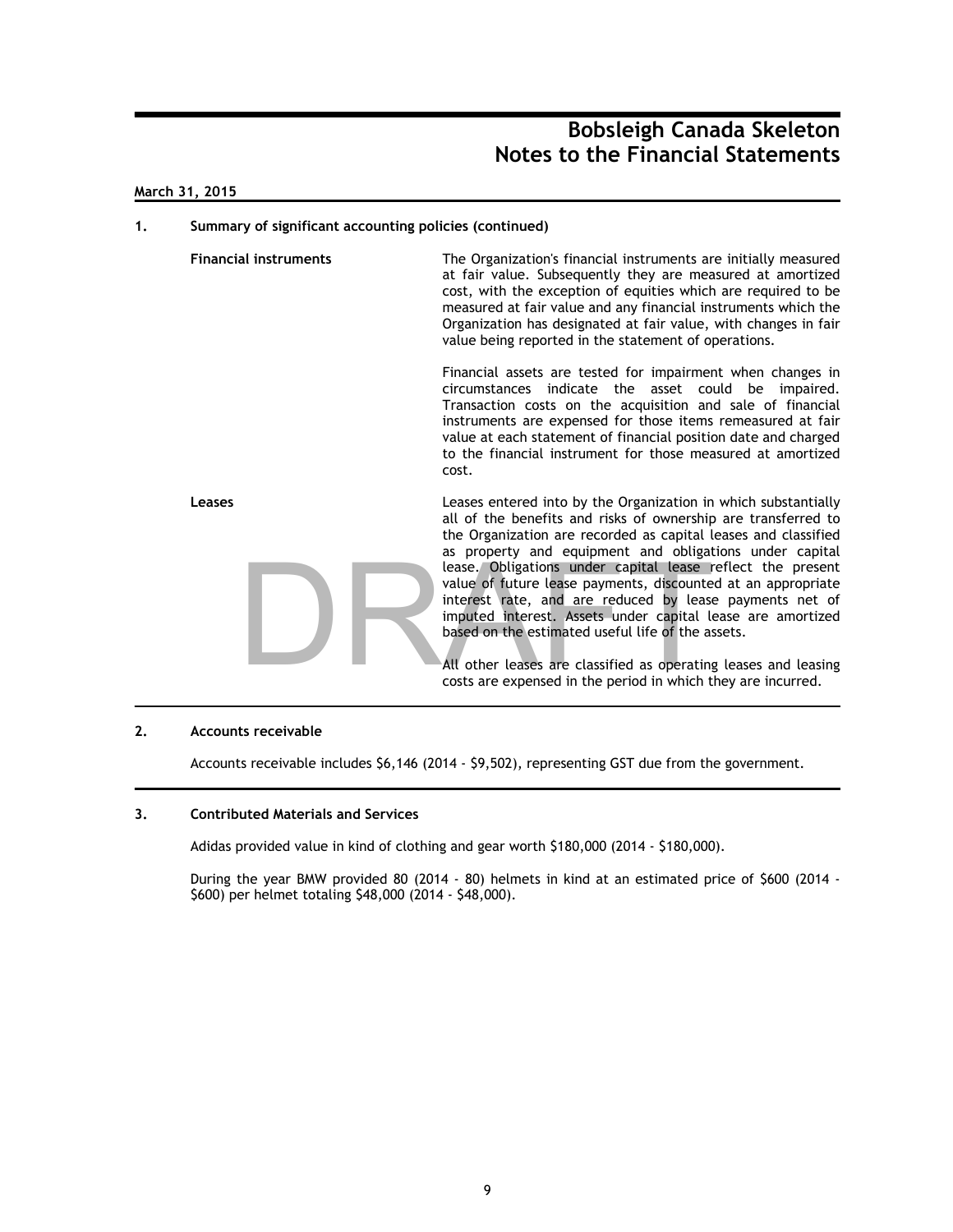## **March 31, 2015**

### **4. Property and equipment**

|                                                        |             | 2015                        |                     | 2014<br>(As restated) Note 7 |  |  |
|--------------------------------------------------------|-------------|-----------------------------|---------------------|------------------------------|--|--|
|                                                        | Cost        | Accumulated<br>Amortization | Cost                | Accumulated<br>Amortization  |  |  |
| Bobsleighs and skeletons<br>Bobsleighs - under capital | \$1,988,088 | \$1,607,427                 | $5 \quad 1,524,769$ | 1,238,561<br>S.              |  |  |
| lease<br>Office and electronic                         |             |                             | 365,493             | 182,747                      |  |  |
| equipment                                              | 198,661     | 197,198                     | 198,661             | 194,783                      |  |  |
| Tools and materials                                    | 137,392     | 135,911                     | 137,392             | 135,580                      |  |  |
|                                                        | \$2,324,141 | \$1,940,536                 | 2,226,315<br>S.     | 1,751,671                    |  |  |
| Net book value                                         |             | 383,605                     |                     | 474,644                      |  |  |

### **5. Bank Indebtedness**

|                                                                                                    |  | 2015                  | 2014                 |
|----------------------------------------------------------------------------------------------------|--|-----------------------|----------------------|
| Cheques issued in excess of funds on deposit<br>Revolving demand facility                          |  | (9, 170)<br>(260,000) | (5,621)<br>(330,000) |
|                                                                                                    |  | (269, 170)            | (335, 621)           |
| The book has accepted a conclusion decorated that the contract of $\ell$ 000,000 $\ell$ 000 $\ell$ |  |                       | $\sim$               |

The bank has provided a revolving demand facility of up to a maximum of \$300,000 (2014 - \$300,000) bearing interest at the bank's prime interest rate plus 1.10% (2014 - prime + 1.10%) per annum. In 2014, the Organization was granted a temporary extension to \$340,000 until April 15, 2015. This facility and the overdraft are secured by a general security agreement constituting a first ranking security in all property of the Organization.

#### **6. Economic dependence**

During the year, the Organization received revenue of \$2,081,328 (2014 - \$3,263,798), which represents 68% (2014 - 75%) of its revenues, from two (2014 - two) programs.

The Organization's purpose is to develop and administer the sport of bobsleigh and skeleton in Canada. The majority of revenue is earned under renewable contracts with the Government of Canada.

The Organization is dependent upon obtaining sufficient funding, sponsorships, and fund raising to meet its obligations. While the Organization has received funds from Sport Canada and Own the Podium for the next fiscal year there is no assurance that the Organization will be able to obtain adequate contributions.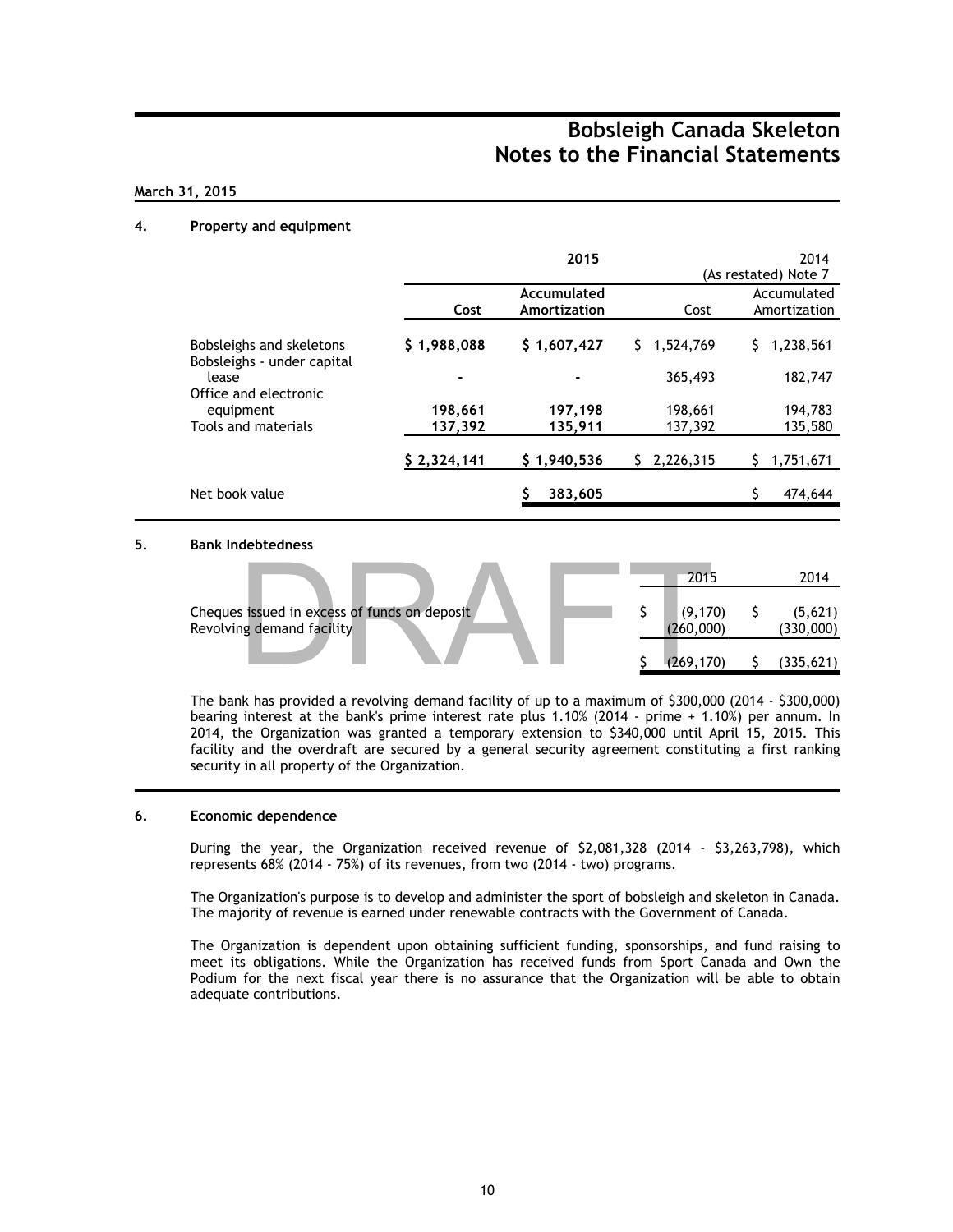### **March 31, 2015**

### **7. Prior Period Adjustment**

During the year, it was determined that the prior year's financial statements required correction of an error. Invoices related to expenses incurred during 2014 were not accrued in the March 31, 2014 financial statements.

The effects of the Organization's restatement on March 31, 2014 financial statements are summarized as follows:

|                                                                                                                                                   | As Previously<br>Reported |                             | <b>Prior Period</b><br>Adjustment |                                | As Restated |                        |
|---------------------------------------------------------------------------------------------------------------------------------------------------|---------------------------|-----------------------------|-----------------------------------|--------------------------------|-------------|------------------------|
| <b>Statement of Operations and</b><br><b>Changes in Net Deficiency</b><br>Other operating expenses<br>Net deficiency                              |                           | (242, 647)                  |                                   | 422,514 \$ 55,303<br>(55, 303) | S.          | 477,817<br>(297, 950)  |
| <b>Statement of Financial</b><br><b>Position</b><br>Account payable and accrued liabilities<br><b>Total liabilities</b>                           |                           | $1,014,343$ \$<br>1,349,964 |                                   | 55,303<br>55,303               | S.          | 1,069,646<br>1,406,267 |
| <b>Related party transactions</b><br>Related party balances and transactions not otherwise disclosed in these financial statements consist<br>of: |                           |                             |                                   |                                |             |                        |
| The Organization paid an organization owned by a director, travel agency fees totaling \$nil (2014 -<br>$\mathcal{L}(\mathcal{A})$                |                           |                             |                                   |                                |             |                        |

### **8. Related party transactions**

The Organization paid an organization owned by a director, travel agency fees totaling \$nil (2014 - \$10,858) and travel costs totaling \$110 (2014 - \$34,084). At year end, \$nil (2014 - \$10,337) of this amount is included in accounts payable and accrued liabilities.

The Organization paid Canadian Luge Association, an organization related by common directors, fees totaling \$17,546 (2014 - \$46,725). At year end, \$75,576 (2014 - \$32,726) of this amount is included in accounts payable and accrued liabilities.

Bobsleigh Luge Skeleton Canada, an organization related by common control, distributed to the Organization, core Sport Canada revenue totaling \$413,172 (2014 - \$302,961) and Own the Podium revenue totaling \$966,969 (2014 - \$1,279,872) included in Sport Canada and Own the Podium revenue line items. At year end, \$114,740 (2014 - \$105,413) of this amount is included in accounts receivable.

These transactions are in the normal course of operations and have been valued in these financial statements at the exchange amount which is the amount of consideration established and agreed to by the related parties.